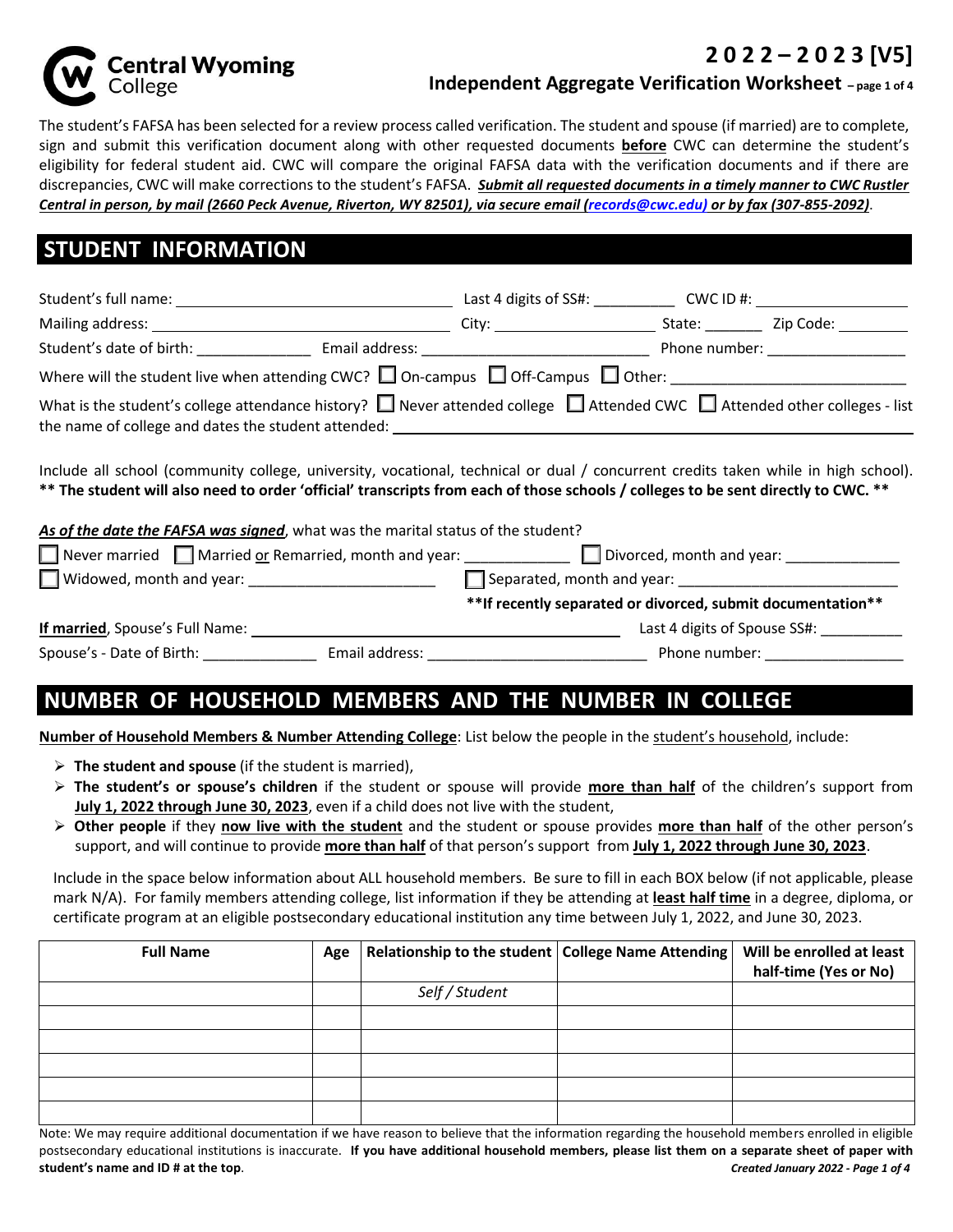**2 0 2 2 – 2 0 2 3 [V5]**



**Independent Aggregate Verification Worksheet – page 2 of 4**

Student's full name: CWC ID #:

# **DID THE STUDENT FILE A 2020 INCOME TAX RETURN WITH THE IRS?**

| $\Box$ YES - the student DID file a 2020 IRS Tax Return |  |
|---------------------------------------------------------|--|
| - complete this column                                  |  |

The instructions below apply to the student who **has filed or will file** a tax return for the tax year 2020. *Notify the financial aid office if the student had a change in marital status after December 31, 2020*. Complete this section if the student *filed or will file* a 2020 IRS income tax return. *The best way to verify income is by using the IRS Data Retrieval Tool (IRS DRT) that is part of FAFSA on the Web at FAFSA.gov*. In most cases, no further documentation is needed to verify 2020 income information that was transferred into the student's FAFSA using the IRS DRT if that information was not changed. **Check the box that applies below**:

- The student has used the IRS DRT in *FAFSA on the Web* to transfer 2020 IRS income tax return information into the FAFSA*.*
- The student hasn't yet used the IRS DRT in FAFSA on the Web, but will use the tool to transfer 2020 IRS income tax return information into the student's FAFSA.

 $\Box$  The student is unable or chooses not to use the IRS DRT in FAFSA on the Web, and instead will provide the institution with a 2020 IRS Tax Return Transcript(s) or a signed copy of the 2020 income tax return and applicable schedules.

 $\Box$  Check here if a 2020 IRS Tax Return Transcript(s) or a signed copy of the 2020 income tax return and applicable schedules has been submitted.

- $\Box$  Amended IRS Income Tax Return an individual who filed an amended IRS income tax return for tax year 2020 must provide a copy of the 2020 IRS Form 1040X, "Amended U.S. Individual Income Tax Return," that wasfiled with the IRS or documentation from the IRS that includes the change(s) made by the IRS, in addition to one of the following:
	- IRS DRT information on an ISIR record with all tax information from the original tax return,
	- A 2020 IRS Tax Return Transcript (that will only include information from the original tax return and does not have to be signed), or any other IRS tax transcript(s) that includes all of the income and tax information required to be verified; or
	- A signed copy of the 2020 IRS Form 1040 and the applicable schedules that were filed with the IRS.

**NO** – the student **DID NOT** file and is **NOT** required to file a 2020 IRS Tax Return - complete this column

The instructions and certifications below apply to the student. Complete this section if the student will not file and is not required to file a 2020 IRS income tax return. **Check the box that applies below**:

 $\Box$  The student was not employed in 2020 and had no income earned from work in 2020*.*

 $\Box$  The student was employed in 2020. List below the names of all 2020 employers, the amount earned from each employer, and if a 2020 IRS W-2 form or an equivalent document has been submitted to CWC. Submit copies of all 2020 IRS W-2 forms issued to the student by their employers. Note: If you do not have a copy of the W-2 forms, contact the employer for a duplicate copy or order a wage statements from the IRS using the IRS Form 4506-T (see page 5 for instructions).

**STUDENT NON-FILER**: List every employer even if you were not issued a 2020 W-2 form in box below:

| Name of Student's                            | Has a 2020 IRS  | Annual    |
|----------------------------------------------|-----------------|-----------|
| Employers in 2020                            | W-2 form been   | Amount    |
|                                              | submitted to    | Earned in |
|                                              | CWC (Yes or No) | 2020      |
| Example - ABC Auto Body                      | Yes             | \$1000    |
|                                              |                 |           |
|                                              |                 |           |
|                                              |                 |           |
|                                              |                 |           |
| <b>Total of 2020 Income Earned From Work</b> | \$              |           |

 $\Box$  Student 2020 IRS W-2 forms have been submitted.

 Student 2020 IRS W-2 forms will be ordered and submitted at a later date.

**STUDENT NON-FILER** – you will need to order and submit documentation from the IRS or other relevant tax authority dated on or after October 1, 2021 that indicates a 2020 IRS income tax return was not filed with the IRS or other relevant tax authority, or a signed statement certifying that the individual attempted to obtain confirmation of non-filing from the IRS or other relevant tax authority and was unable to obtain the required documentation.

**\*\* Processing of your file will be delayed until all forms are submitted**.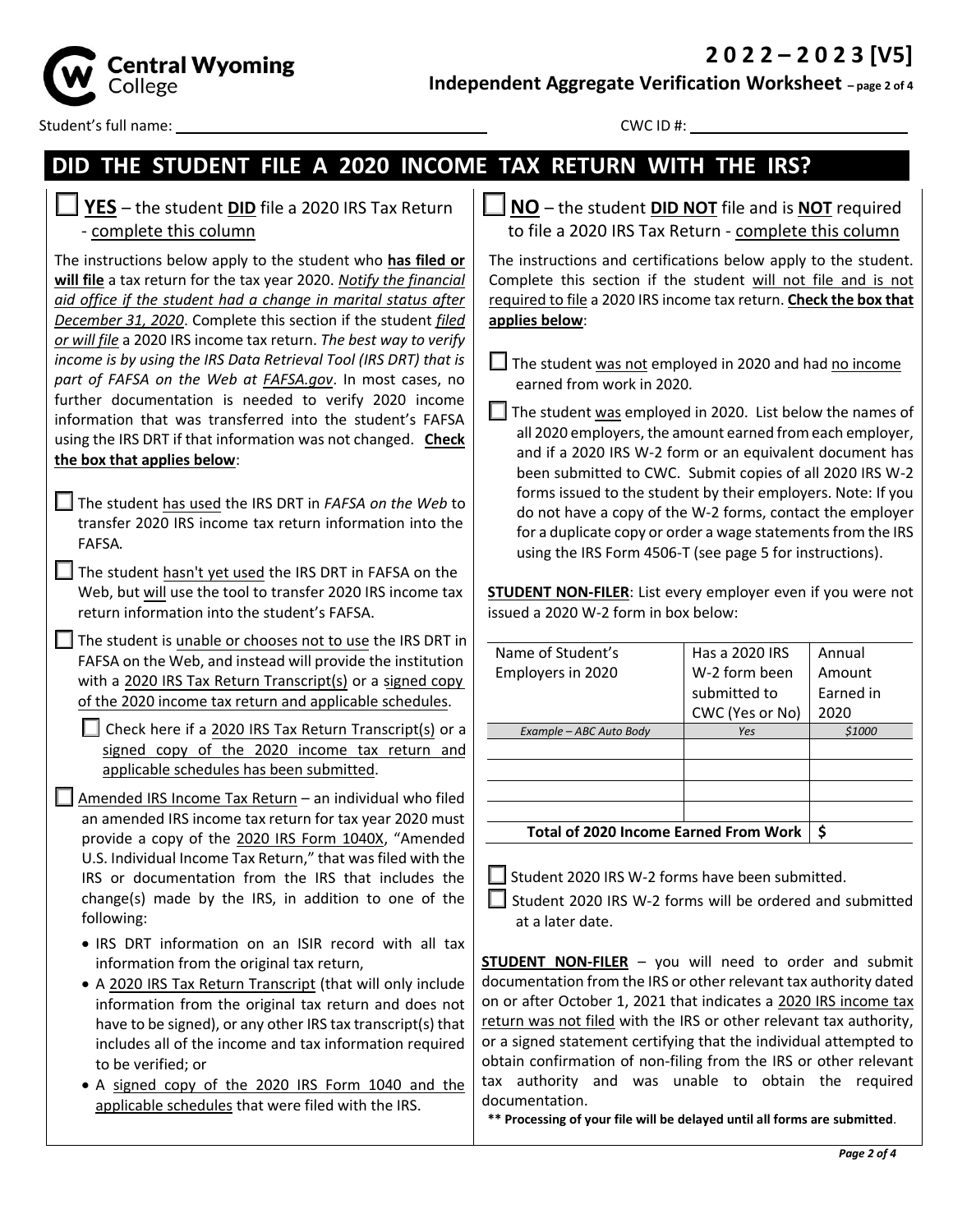

**Independent Aggregate Verification Worksheet – page 3 of 4**

Student's full name: CWC ID #:

### **STUDENT & SPOUSE "NON-TAX FILER" SECTION – continued**

 Check here if Student's 2020 IRS Verification of Non-Filing has been submitted to CWC. Please note – if both student and spouse is married are Non-Filers – BOTH will need to order the 2020 IRS Verification of Non-Filing separately.

 Check here if Student / Spouse IRS Verification of Non-Filing has been ordered from the IRS using Form 4506-T – list the date you ordered your document: \_\_\_\_\_\_\_\_\_\_\_\_\_\_\_\_\_\_\_.

**Please note**: if student and spouse (if married) do not receive a response from the IRS within **10 business days** of ordering the Verification of Non-Filing, please contact CWC and **request to complete the 'alternative documentation' to confirm the non-filing status**.

### **TO ORDER A TAX RETURN TRANSCRIPT, VERIFICATION OF NON-FILING, OR W-2'S FROM THE IRS**

The instructions below explain how to order a Tax Return Transcript or a Verification of Non-Filing. Please let us know if you need assistance obtaining your document

- ► Get Transcript by Mail Go to www.irs.gov, click "Get Your Tax Record." Click "Get Transcript by Mail." Make sure to request the "Return Transcript" and *NOT* the "Account Transcript." The transcript is generally received within 10 business days from the IRS's receipt of the online request.
- ▶ Get Transcript Online Go to www.irs.gov, click "Get Your Tax Record." Click "Get Transcript Online." Make sure to request the "Return Transcript" and *NOT* the "Account Transcript." To use the Get Transcript Online tool, the user must have (1) access to a valid email address, (2) a text-enabled mobile phone (pay-as-you-go plans cannot be used) in the user's name, and (3) specific financial account numbers (such as a credit card number or an account number for a home mortgage or auto loan). The transcript displays online upon successful completion of the IRS's two-step authentication.
- $\triangleright$  Automated Telephone Request 1-800-908-9946. Transcript is generally received within 10 business days from the IRS's receipt of the telephone request.
- Paper Request Form IRS Form 4506T-EZ or IRS Form 4506-T. The transcript is generally received within 10 business days from the IRS's receipt of the paper request form.

**Be sure all information is filled out completely. If an item does not apply to you, mark N/A or 0. Do not leave items blank. Incomplete forms will be returned to you to finish and will delay processing.**

## **STUDENT CERTIFICATIONS & SIGNATURES**

Each person signing below certifies that all of the information reported is complete and correct.

\_\_\_\_\_\_\_\_\_\_\_\_\_\_\_\_\_\_\_\_\_\_\_\_\_\_\_\_\_\_\_\_\_\_\_\_\_\_\_\_\_\_\_\_\_\_\_\_\_\_\_\_\_\_\_\_\_\_\_\_\_\_\_\_\_\_\_\_\_\_

\_\_\_\_\_\_\_\_\_\_\_\_\_\_\_\_\_\_\_\_\_\_\_\_\_\_\_\_\_\_\_\_\_\_\_\_\_\_\_\_\_\_\_\_\_\_\_\_\_\_\_\_\_\_\_\_\_\_\_\_\_\_\_\_\_\_\_\_\_\_ Print Student's Name Student's ID Number \_\_\_\_\_\_\_\_\_\_\_\_\_\_\_\_\_\_\_\_\_\_\_\_\_\_\_\_\_\_\_\_\_\_\_\_\_\_\_\_\_\_\_\_\_\_\_\_\_\_\_\_\_\_\_\_\_\_\_\_\_\_\_\_\_\_\_\_\_\_ Student's Signature (Required) Date **WARNING: If you purposely give false or misleading information, you may be fined, sent to prison, or both.**